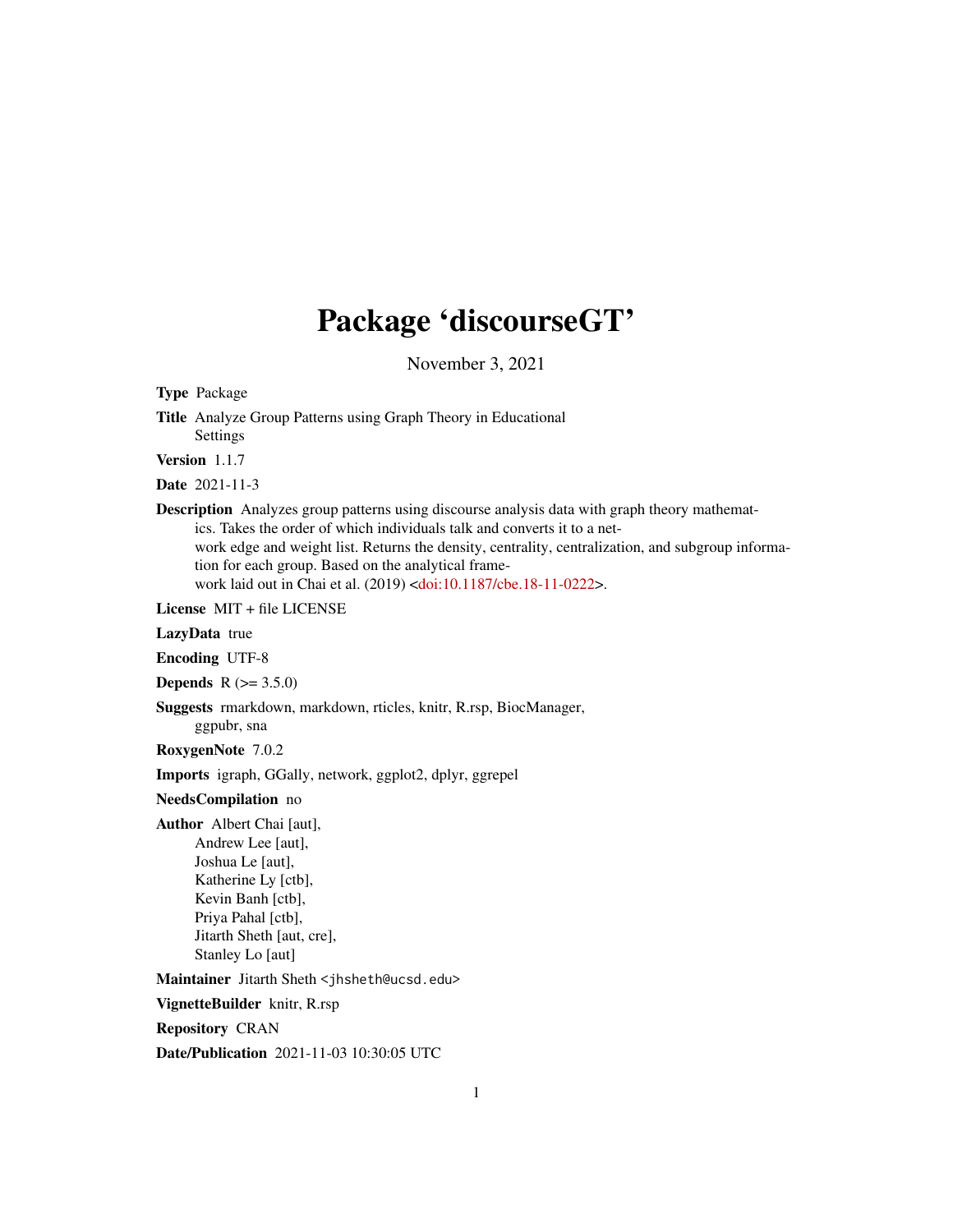### <span id="page-1-0"></span>R topics documented:

| Index | 13 |  |
|-------|----|--|

attributeData *Sample Attribute Data*

#### Description

A data set that sample attribute data to complement Sample Data 1. This data was randomly generated. This data set is for students who are currently taking a STEM course at a major university. 4 students are in this sample study.

#### Usage

attributeData

#### Format

A data frame of 4 rows with 12 variables

node Student identifier in the group

gender Gender of student

ethnicity Ethnicity of student

current\_gpa Current overall GPA of student

first\_generation If the student is a first generation standing

stem\_major If student is in a STEM major

major Major of the student

course\_reason Reasons to why student is taking the course

class\_level Current class standing at the university

number\_prior\_ap Number of prior AP courses taken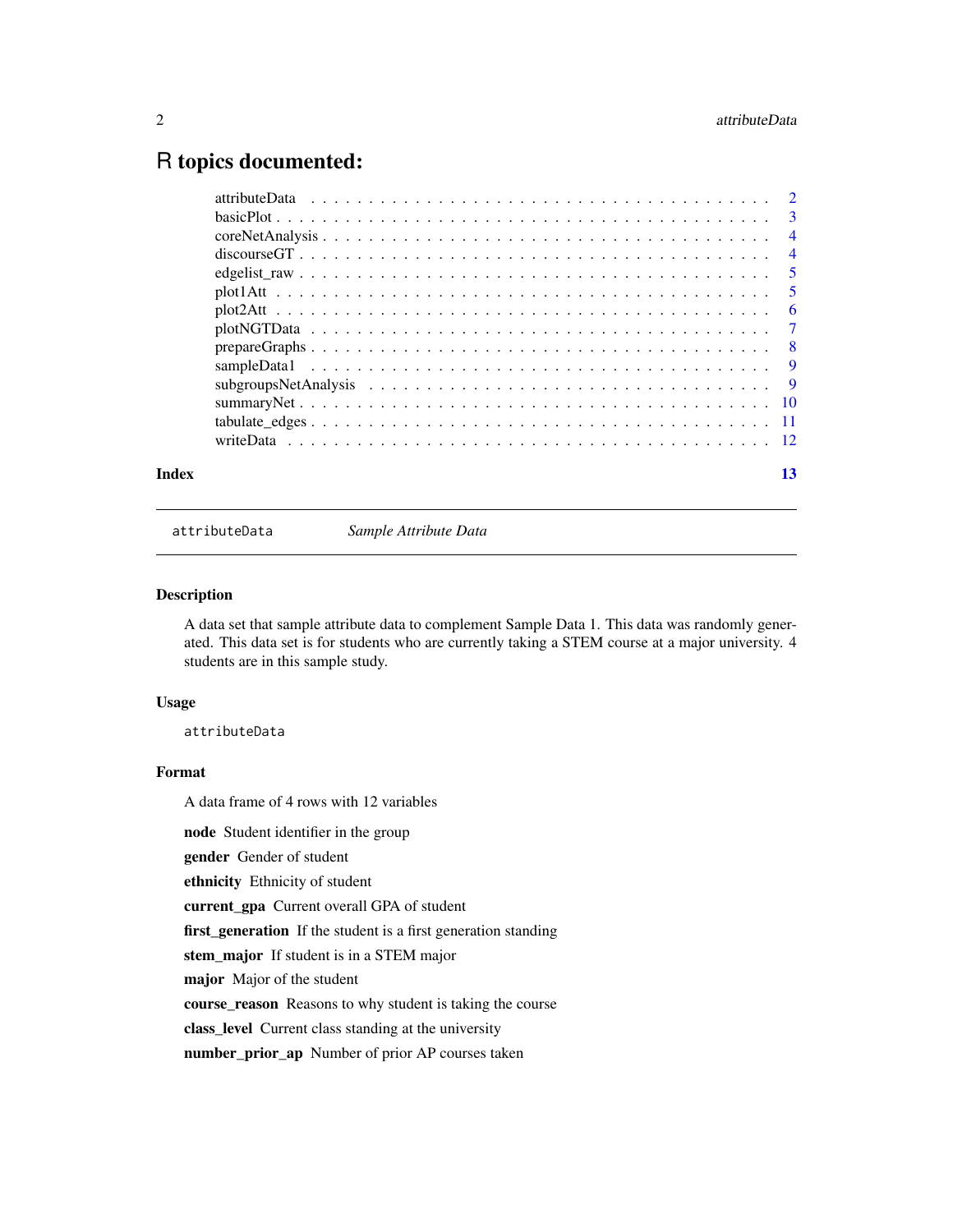#### <span id="page-2-0"></span>basicPlot 3

residency Current residency of the student

sat\_score SAT score for admission ...

basicPlot *Plot Graphs*

#### Description

Plots the graph using the base plot function. To map attributes on the graph use 'plot1Att' for 1 attribute or 'plot2Att' for 2 attributes.

#### Usage

```
basicPlot(
  ginp,
  graph\_selection\_input = 0,curvedEdgeLines = TRUE,
  arrowSizeMultiplier = 1,
  scaledEdgeLines = FALSE,
  scaledMin = NULL,
  scaledMax = NULL
\mathcal{L}
```
#### Arguments

| ginp                  | The prepared graph object from prepareGraphs function                                                                                                                                                             |  |
|-----------------------|-------------------------------------------------------------------------------------------------------------------------------------------------------------------------------------------------------------------|--|
| graph_selection_input |                                                                                                                                                                                                                   |  |
|                       | The type of graphical projection to be used. Default projection is 0 (Fruchterman<br>Reingold). Selection must be a numeric option from 0-2. Other options include:<br>$1 =$ Kamada Kawai, $2 =$ Reingold Tilford |  |
| curvedEdgeLines       |                                                                                                                                                                                                                   |  |
|                       | Whether or not the edges between nodes should be curved or straight. Default<br>is curved lines.                                                                                                                  |  |
| arrowSizeMultiplier   |                                                                                                                                                                                                                   |  |
|                       | Adjusts the default arrow size based on a multiplier. Default value is 1.                                                                                                                                         |  |
| scaledEdgeLines       |                                                                                                                                                                                                                   |  |
|                       | Whether or not the edges of the graph should be scaled                                                                                                                                                            |  |
| scaledMin             | If scaledEdgeLines = TRUE, then what the lightest weight should be scaled to                                                                                                                                      |  |
| scaledMax             | If scaledEdgeLines = TRUE, then what the heaviest weight should be scaled to                                                                                                                                      |  |

#### Value

Returns graphical plot to disk, if selected, or to R console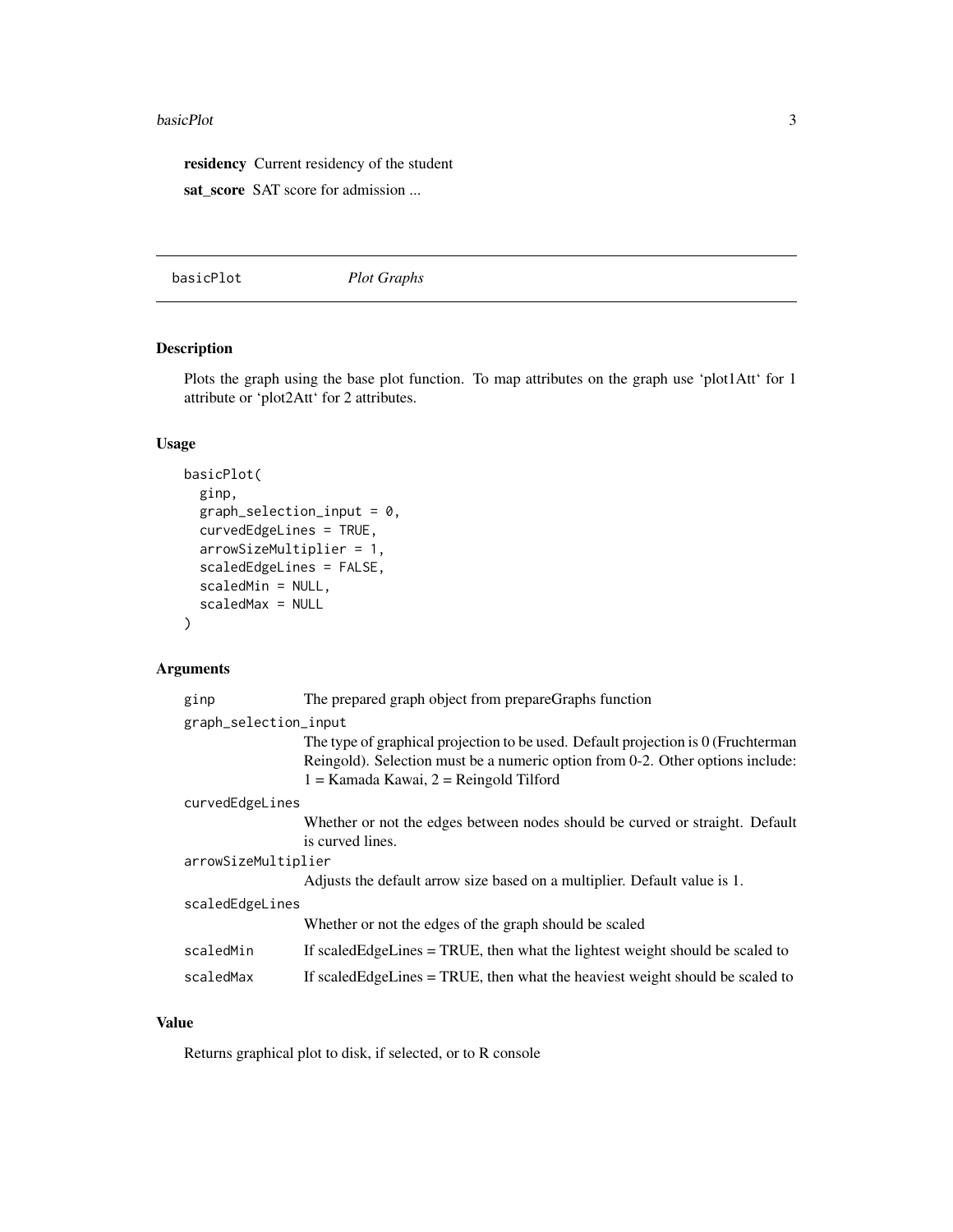#### Examples

```
df <- sampleData1
prepNet <- tabulate_edges(df, iscsvfile = FALSE, silentNodes = 0)
baseNet <- prepareGraphs(prepNet, project_title = "Sample Data 1", weightedGraph = TRUE)
#Plot the graph
basicPlot(baseNet)
```
coreNetAnalysis *Run Graphical Analysis Core Parameters*

#### **Description**

Analyzes the graphs with the core parameters, such as number of edges and nodes, density, average degree, centrality, and modularity

#### Usage

```
coreNetAnalysis(ginp)
```
#### Arguments

ginp The prepared graph object from prepareGraphs function

#### Value

Gives the edge and weighted edge counts, number of nodes, density, degree (averages), memberships, modularity, centrality, articulation points, and strong/weak plots as a list object

#### Examples

```
df <- sampleData1
prepNet <- tabulate_edges(df, iscsvfile = FALSE, silentNodes = 0)
baseNet <- prepareGraphs(prepNet, project_title = "Sample Data 1", weightedGraph = TRUE)
```
coreNetAnalysis(baseNet)

| discourseGT |  |
|-------------|--|
|-------------|--|

discourseGT: A package to analyze groups patterns using graph the*ory in educational settings*

#### Description

discourseGT is a library that utilizes the various network libraries to produce network analysis in educational settings

<span id="page-3-0"></span>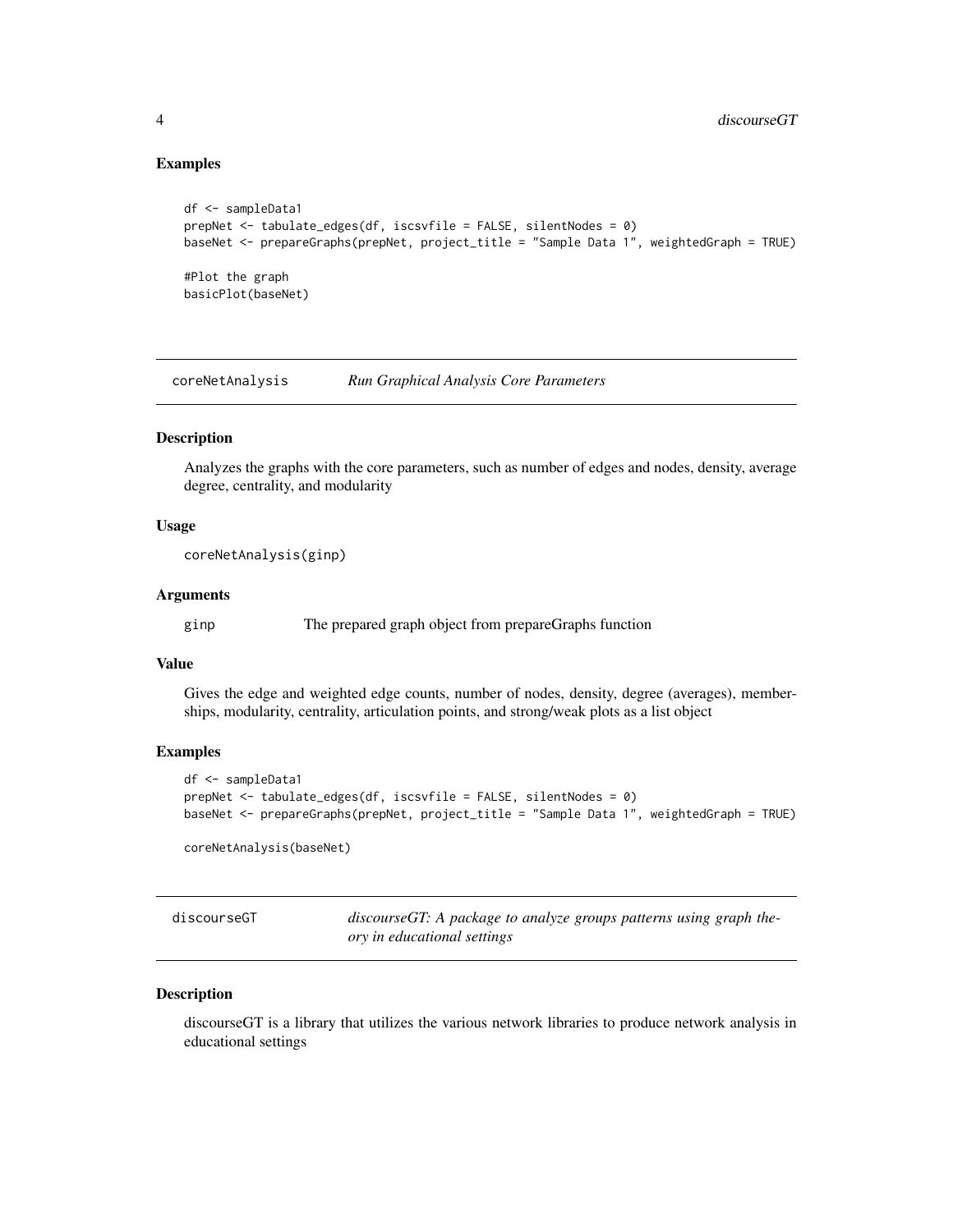<span id="page-4-0"></span>

#### Description

Takes raw input that is in a 2 column format/question-and-response format and generates an appropriate edge lists in a combined .csv file.

#### Usage

```
edgelist_raw(input_file, iscsvfile = TRUE)
```
#### Arguments

| input_file | Source of the raw input file. Must be in a .csv format        |
|------------|---------------------------------------------------------------|
| iscsvfile  | Sets if the input file is a csy file or a R data frame object |

#### Value

Saves the weight and edge lists as a data.frame object or a .csv file to disk.

#### Examples

df <- sampleData1 prepNet <- edgelist\_raw(df, iscsvfile = FALSE)

plot1Att *Plots Graphs using ggplot2 with one attribute*

#### Description

Plots graph data using the GGally library and ggnet function while incorporating demographic properties. Use this plot function if you have all demographic data available to plot.

#### Usage

```
plot1Att(
  data,
  prop = 20,graphmode = "fruchtermanreingold",
  attribute = NULL,
  attribute.label = NULL,
  attribute.node.labels = NULL,
  attribute.nodesize = 10
)
```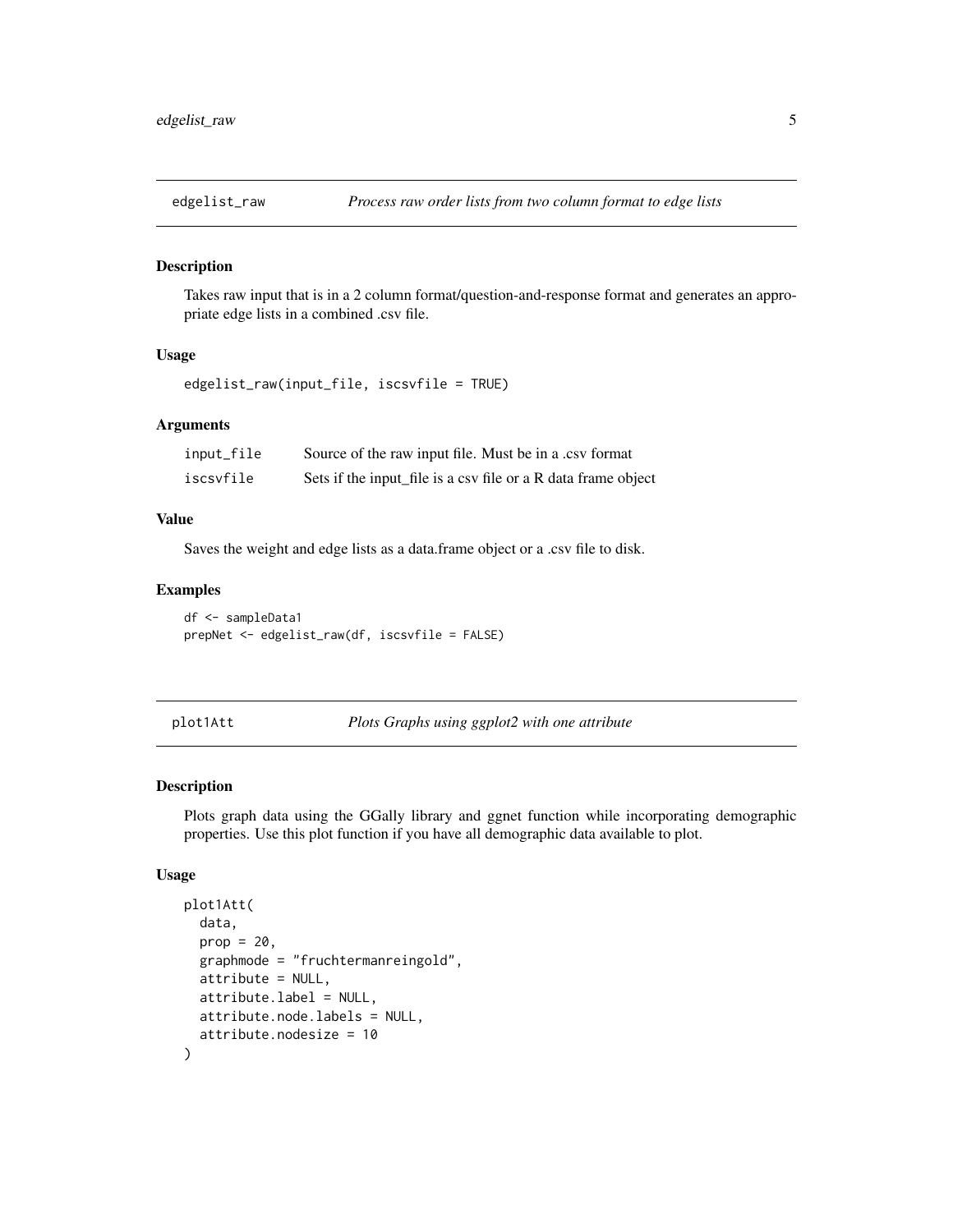#### <span id="page-5-0"></span>Arguments

| data                  | Data from the prepareGraphs function                                                                                                     |  |
|-----------------------|------------------------------------------------------------------------------------------------------------------------------------------|--|
| prop                  | Rescaling the graph edge sizes for the plot                                                                                              |  |
| graphmode             | Type of graphical projection to use. Default is Fruchterman Reingold. Refer to<br>gplot.layout for the various available options         |  |
| attribute             | Mapping to the attribute information, can be list or column in data frame                                                                |  |
| attribute.label       |                                                                                                                                          |  |
|                       | Name of the attribute info (Required)                                                                                                    |  |
| attribute.node.labels |                                                                                                                                          |  |
|                       | Mapping to the node labels, can be list or column in data frame                                                                          |  |
| attribute.nodesize    |                                                                                                                                          |  |
|                       | Size of the nodes. Default will result in size of 10. Can be replaced with custom<br>mapping in list or column in data frame. (Required) |  |

#### Examples

```
df <- sampleData1
prepNet <- tabulate_edges(df, iscsvfile = FALSE, silentNodes = 0)
baseNet <- prepareGraphs(prepNet, project_title = "Sample Data 1", weightedGraph = TRUE)
attdata <- attributeData
plot1Att(baseNet, prop = 20, graphmode = "fruchtermanreingold",
attribute = attdata$gender,
attribute.label = "Gender",
attribute.node.labels = attdata$node, attribute.nodesize = 12)
```
plot2Att *Plots Graphs using ggplot2 with two attributes*

#### Description

Plots graph data using the GGally library and ggnet function while incorporating demographic properties. Use this plot function if you have all demographic data available to plot.

#### Usage

```
plot2Att(
  data,
  prop = 20,graphmode = "fruchtermanreingold",
  attribute1 = NULL,
  attribute2 = NULL,
  attribute1.label = "Attribute 1",
  attribute2.label = "Attribute 2",
  attribute.node.labels = NULL,
  attribute.nodesize = 10
)
```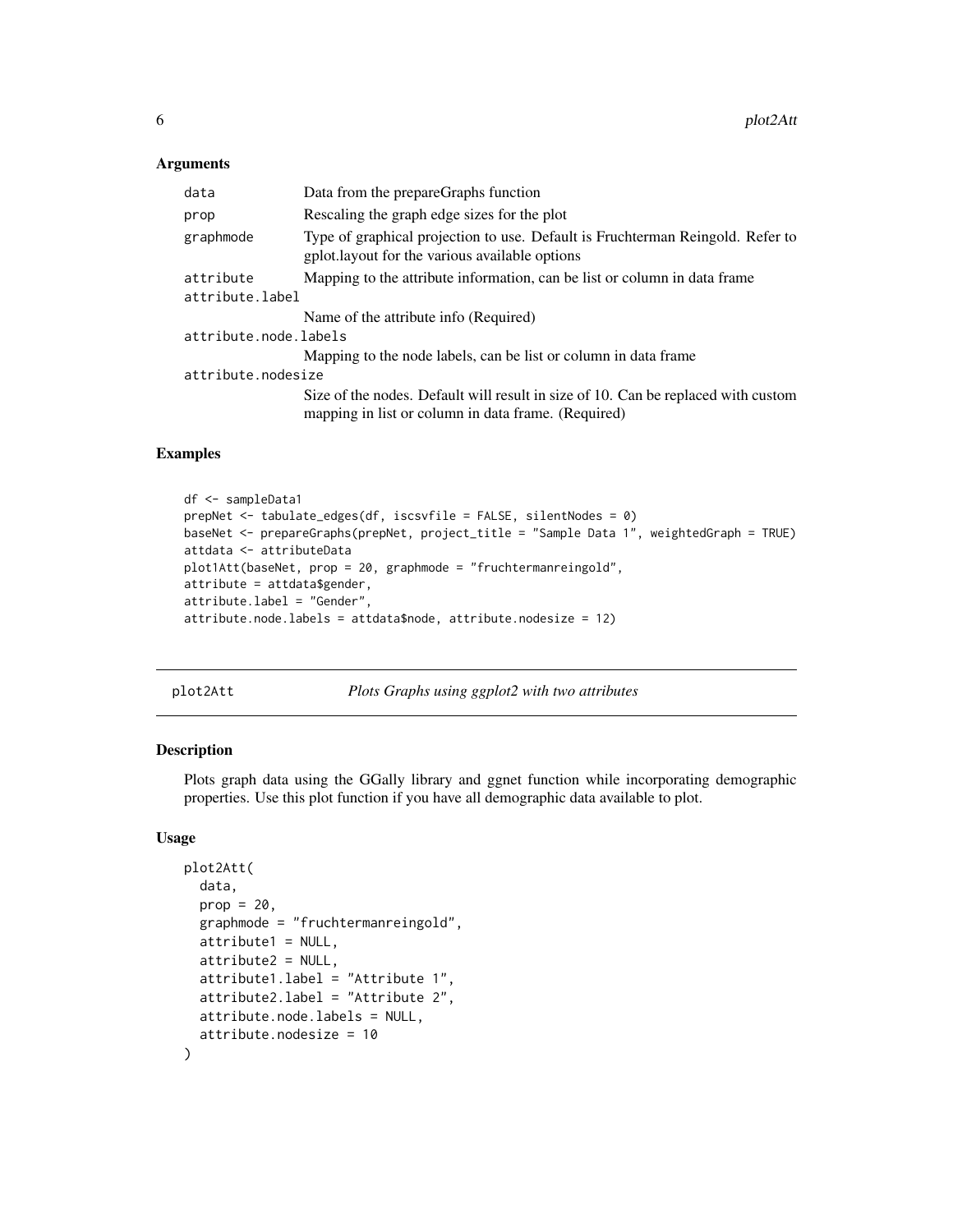#### <span id="page-6-0"></span>plotNGTData 7

#### Arguments

| data                  | Data from the prepareGraphs function                                                                                                     |  |
|-----------------------|------------------------------------------------------------------------------------------------------------------------------------------|--|
| prop                  | Rescaling the graph edge sizes for the plot                                                                                              |  |
| graphmode             | Type of graphical projection to use. Default is Fruchterman Reingold. Refer to<br>eplot. All for the various available options           |  |
| attribute1            | Mapping to the attribute 1 information, can be list or column in data frame<br>(Required)                                                |  |
| attribute2            | Mapping to the attribute 2 information, can be list or column in data frame<br>(Required)                                                |  |
| attribute1.label      |                                                                                                                                          |  |
|                       | Name of the attribute 1 info (Required)                                                                                                  |  |
| attribute2.label      |                                                                                                                                          |  |
|                       | Name of the attribute 2 info (Required)                                                                                                  |  |
| attribute.node.labels |                                                                                                                                          |  |
|                       | Mapping to the node labels, can be list or column in data frame (Required)                                                               |  |
| attribute.nodesize    |                                                                                                                                          |  |
|                       | Size of the nodes. Default will result in size of 10. Can be replaced with custom<br>mapping in list or column in data frame. (Required) |  |

#### Examples

```
df <- sampleData1
prepNet <- tabulate_edges(df, iscsvfile = FALSE, silentNodes = 0)
baseNet <- prepareGraphs(prepNet, project_title = "Sample Data 1", weightedGraph = TRUE)
attdata <- attributeData
plot2Att(baseNet, prop = 20, graphmode = "fruchtermanreingold",
attribute1 = attdata$gender, attribute2 = attdata$ethnicity,
attribute1.label = "Gender", attribute2.label = "Ethnicity",
attribute.node.labels = attdata$node, attribute.nodesize = 12)
```
plotNGTData *Plot non-graphical parameters*

#### Description

Creates plots for non-graph theory parameters for episode lengths, questions per hour versus responses per hour, and normalized turn ratio

#### Usage

```
plotNGTData(data, convoMinutes, iscsvfile = TRUE, silentNodes = 0)
```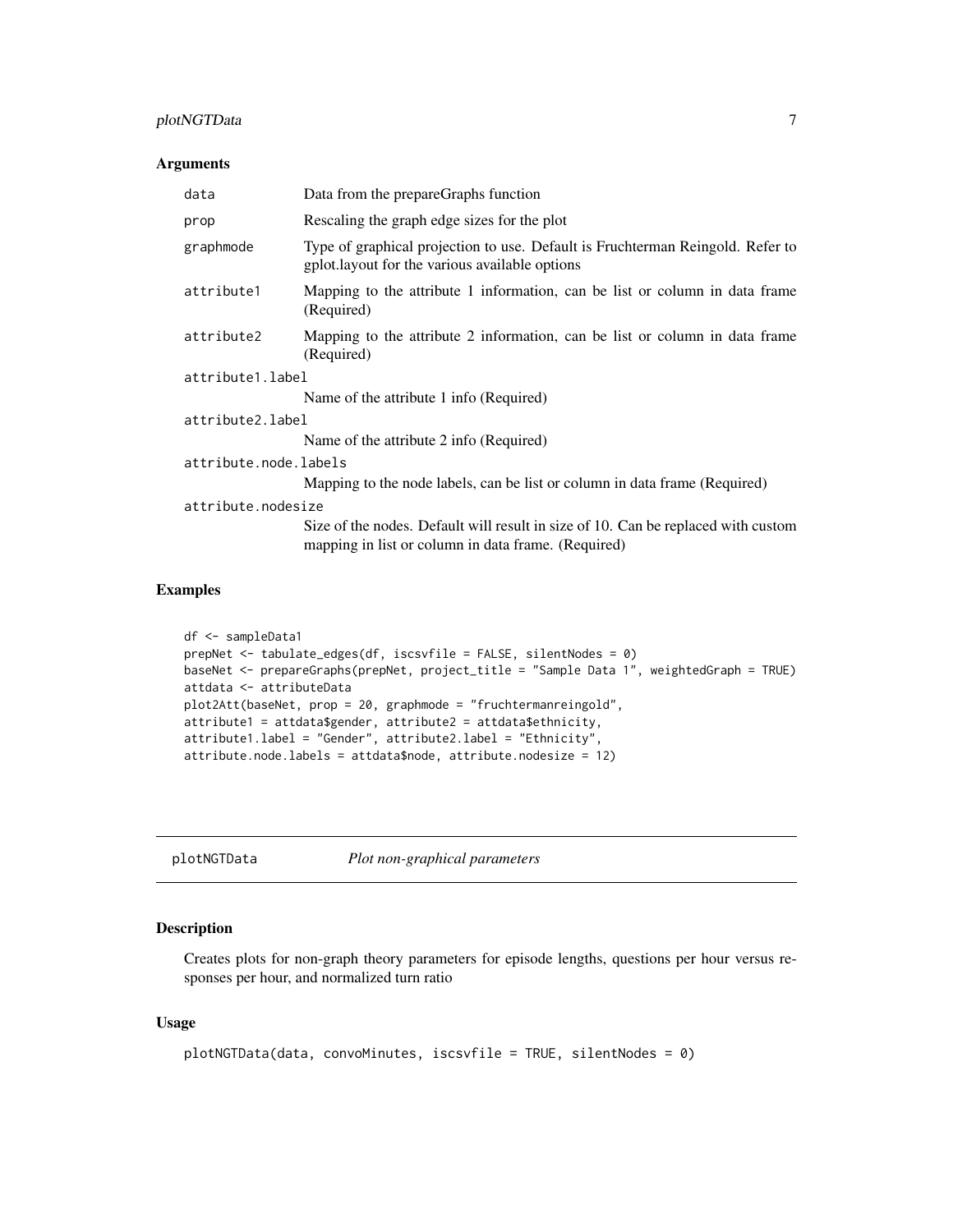#### <span id="page-7-0"></span>Arguments

| data         | Original raw input data in ordered question/response 2 column format            |
|--------------|---------------------------------------------------------------------------------|
| convoMinutes | Time length of the conversation in the graph in minutes                         |
| iscsvfile    | Sets if the input data file to function is a .csv file or a R data frame object |
| silentNodes  | The number of nodes that do not interact with other nodes but are in the group  |

#### Value

Creates a plot returning the questions per hour versus responses per hour, frequency plot of the number of episodes, and normalized turn ratio

#### Examples

```
df <- sampleData1
plotNGTData(df, convoMinutes = 60, iscsvfile = FALSE, silentNodes = 0)
```
prepareGraphs *Prepare Graphs*

#### Description

Prepares the graphical object from the prepared edge and weight list data frame

#### Usage

```
prepareGraphs(raw_data_input, project_title = "", weightedGraph = TRUE)
```
#### Arguments

| raw_data_input The raw edge and weight list processed from the tabulate edges() function.      |
|------------------------------------------------------------------------------------------------|
| project_title The title of the project.                                                        |
| weighted Graph Graph will add weights to the edges to a set of nodes based on the weight spec- |
| ified on the list. Default allows for weights on the graph.                                    |

#### Value

Stores the igraph graph object, graph adjacency matrix, edge and weight lists, project title, and a user option for weighted to list object.

#### Examples

```
df <- sampleData1
prepNet <- tabulate_edges(df, iscsvfile = FALSE, silentNodes = 0)
baseNet <- prepareGraphs(prepNet, project_title = "Sample Data 1", weightedGraph = TRUE)
```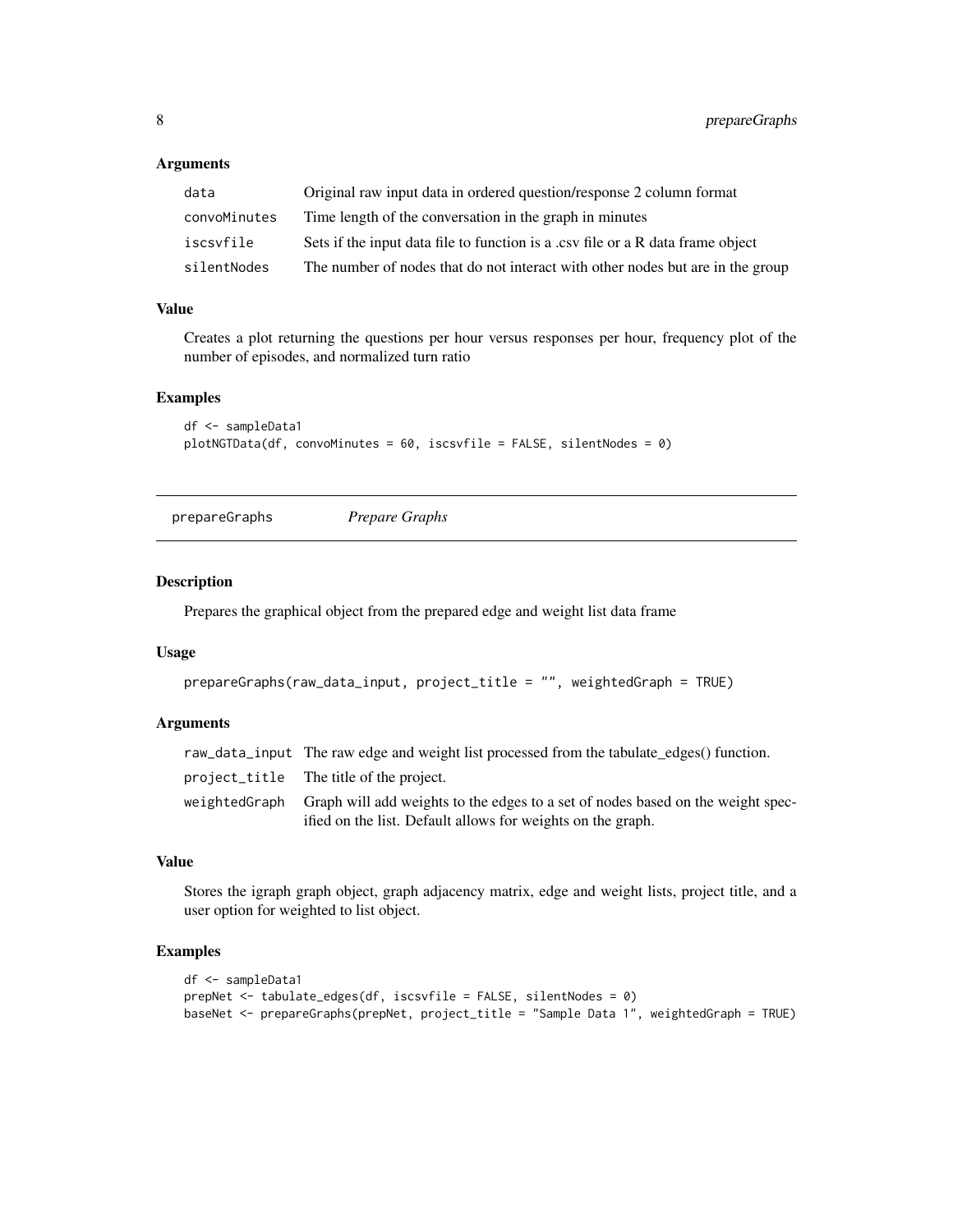<span id="page-8-0"></span>

#### Description

A data set that contains Episode Start (in this case, questions) and Episode Contination (in this case, responses) data in a 2 column format. This data was randomly generated. Case basis: 4 students in a group discussion questions in a STEM course at a major university.

#### Usage

sampleData1

#### Format

A data frame with 466 rows and 2 variables:

ep\_start If participant in the graph has initiated an episode

ep\_cont If participant in the graph has raised a response to the previous episode ...

subgroupsNetAnalysis *Runs subgroup analysis on graphs*

#### Description

Performs a subgroup analysis on the graph

#### Usage

```
subgroupsNetAnalysis(ginp, raw_input = NULL, normalized = FALSE)
```
#### Arguments

| ginp       | The prepared graph object from prepareGraphs function |
|------------|-------------------------------------------------------|
| raw_input  | The data of the original .csv file                    |
| normalized | Normalize the betweeness centrality values            |

#### Value

Saves number of potential cliques, cores, symmetry of the graph, dyads in graphs, node composition in proposed cliques, neighbors adjacent to each node, transitivity (local and global) as a list object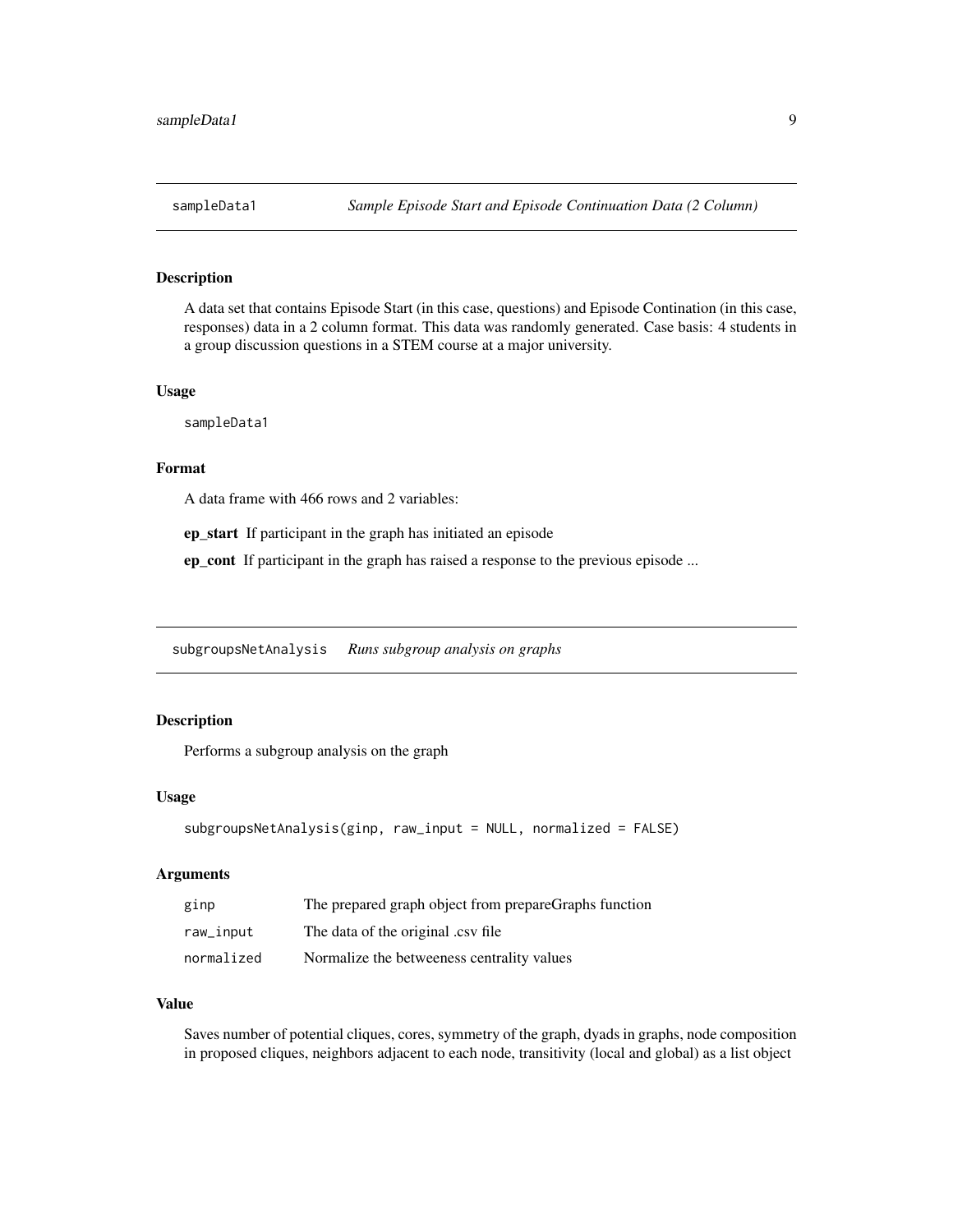#### Examples

```
df <- sampleData1
prepNet <- tabulate_edges(df, iscsvfile = FALSE, silentNodes = 0)
baseNet <- prepareGraphs(prepNet, project_title = "Sample Data 1", weightedGraph = TRUE)
subgroupsNetAnalysis(baseNet, raw_input = df)
```
#### summaryNet *Print summary of graph results*

#### Description

Returns a summary of the processed graph results on console. The initial graph configuration and core analysis is required for this function to work. The other components are optional due to the modular nature of the functions. Data must be stored as a data object.

#### Usage

```
summaryNet(
 netintconfigData = NULL,
  coreNetAnalysisData = NULL,
  subgroupsNetAnalysisData = NULL,
  display = FALSE
)
```
#### Arguments

| netintconfigData         |                                                                                                                                              |
|--------------------------|----------------------------------------------------------------------------------------------------------------------------------------------|
|                          | Data object where the graph configuration data is stored (from 'prepareGraphs')                                                              |
| coreNetAnalysisData      |                                                                                                                                              |
|                          | Data object where the core analysis data is stored (from 'coreNetAnalysis')                                                                  |
| subgroupsNetAnalysisData |                                                                                                                                              |
|                          | Data object where subgroup analysis data is stored (from 'subgroupsNetAnaly-<br>sis <sup>1</sup>                                             |
| display                  | Should the output be displayed in the R console? Results are saved as the project<br>name in the initial config data as a text file on disk. |

#### Value

Prints organized summary of all results of the graph with modular components on console or to .txt file on disk.

<span id="page-9-0"></span>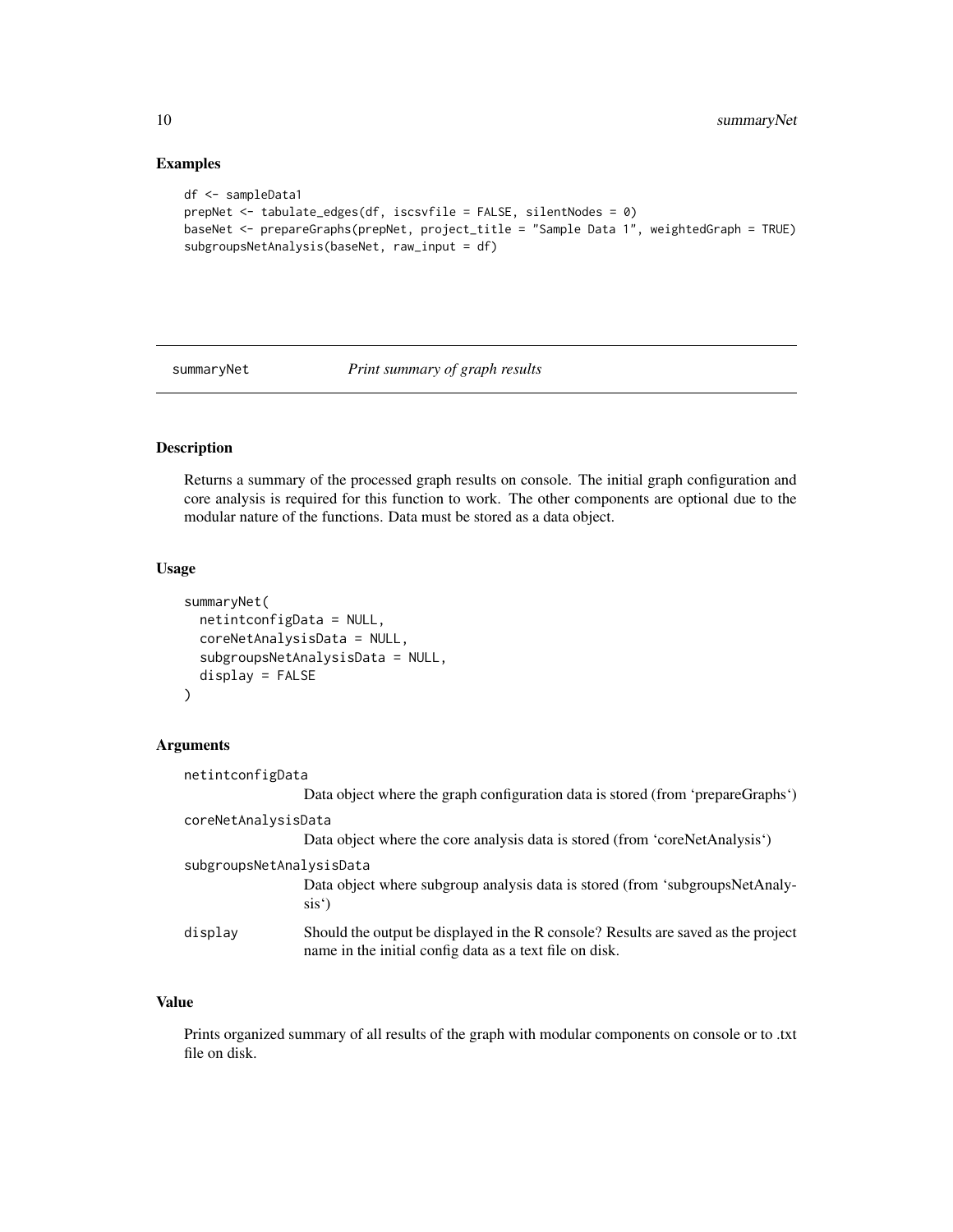#### <span id="page-10-0"></span>tabulate\_edges 11

#### Examples

```
df <- sampleData1
prepNet <- tabulate_edges(df, iscsvfile = FALSE, silentNodes = 0)
prepGraphs <- prepareGraphs(prepNet, project_title = "Sample Data 1", weightedGraph = TRUE)
coreNet <- coreNetAnalysis(prepGraphs)
subgroup <- subgroupsNetAnalysis(prepGraphs, raw_input = df)
summaryNet(netintconfigData = prepGraphs, coreNetAnalysisData = coreNet,
subgroupsNetAnalysisData = subgroup, display = TRUE)
```

| tabulate_edges |  |
|----------------|--|
|----------------|--|

Process raw order lists from two column format to edge and weight *lists*

#### Description

Takes raw input that is in a 2 column format/question-and-response format and generates an appropriate edge and weight lists in a combined .csv file. The weights in this function are determined by the number of occurrences a specific edge has occurred in the graph

#### Usage

```
tabulate_edges(input, iscsvfile = TRUE, silentNodes = 0)
```
#### Arguments

| input       | Input in question-and-response format. Must be a data frame or file name of a<br>.csv |
|-------------|---------------------------------------------------------------------------------------|
| iscsvfile   | Sets if the input is a csy file or a R data frame object                              |
| silentNodes | The number of nodes that do not interact with other nodes but are in the group        |

#### Value

Saves the weight and edge lists as a data.frame object or a .csv file to disk.

#### Examples

```
df <- sampleData1
tabData <- tabulate_edges(df, iscsvfile = FALSE, silentNodes = 0)
```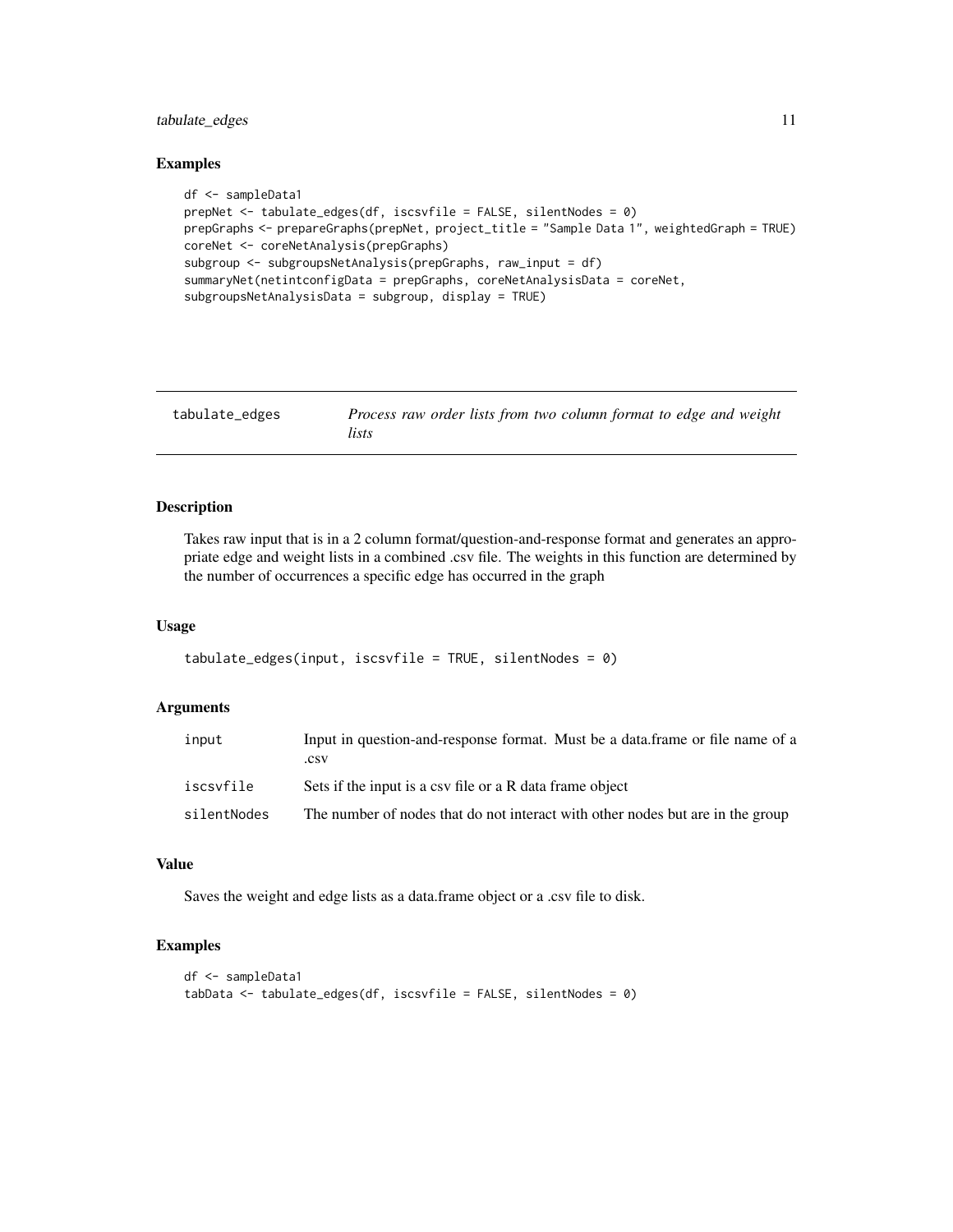<span id="page-11-0"></span>

#### Description

Saves information from graphs and data objects created by package. Plots are saved as .tiff at 300 dpi

#### Usage

writeData(project\_name, objectfile, dirpath = NULL)

#### Arguments

| project_name | Name of the project                                                                                                                           |
|--------------|-----------------------------------------------------------------------------------------------------------------------------------------------|
| objectfile   | The saved data object data file.                                                                                                              |
| dirpath      | The working directory that the files will be saved to. Path required for write<br>function to work. Current directory, use "." as the dirpath |
|              |                                                                                                                                               |

#### Value

Saves the requested object file to disk. Saves graphs or summary information sheets.

#### Examples

```
attributeData <- attributeData
df <- sampleData1
prepNet <- tabulate_edges(df, iscsvfile = FALSE, silentNodes = 0)
baseNet <- prepareGraphs(prepNet, project_title = "Sample Data 1", weightedGraph = TRUE)
NetPlots2 <- plot2Att(baseNet, attribute1 = attributeData$ethnicity,
attribute2 = attributeData$gender, attribute.node.labels = attributeData$node,
attribute1.label = "Ethnicity", attribute2.label = "Gender")
writeData("Sample Data 1", NetPlots2, dirpath = tempdir())
```